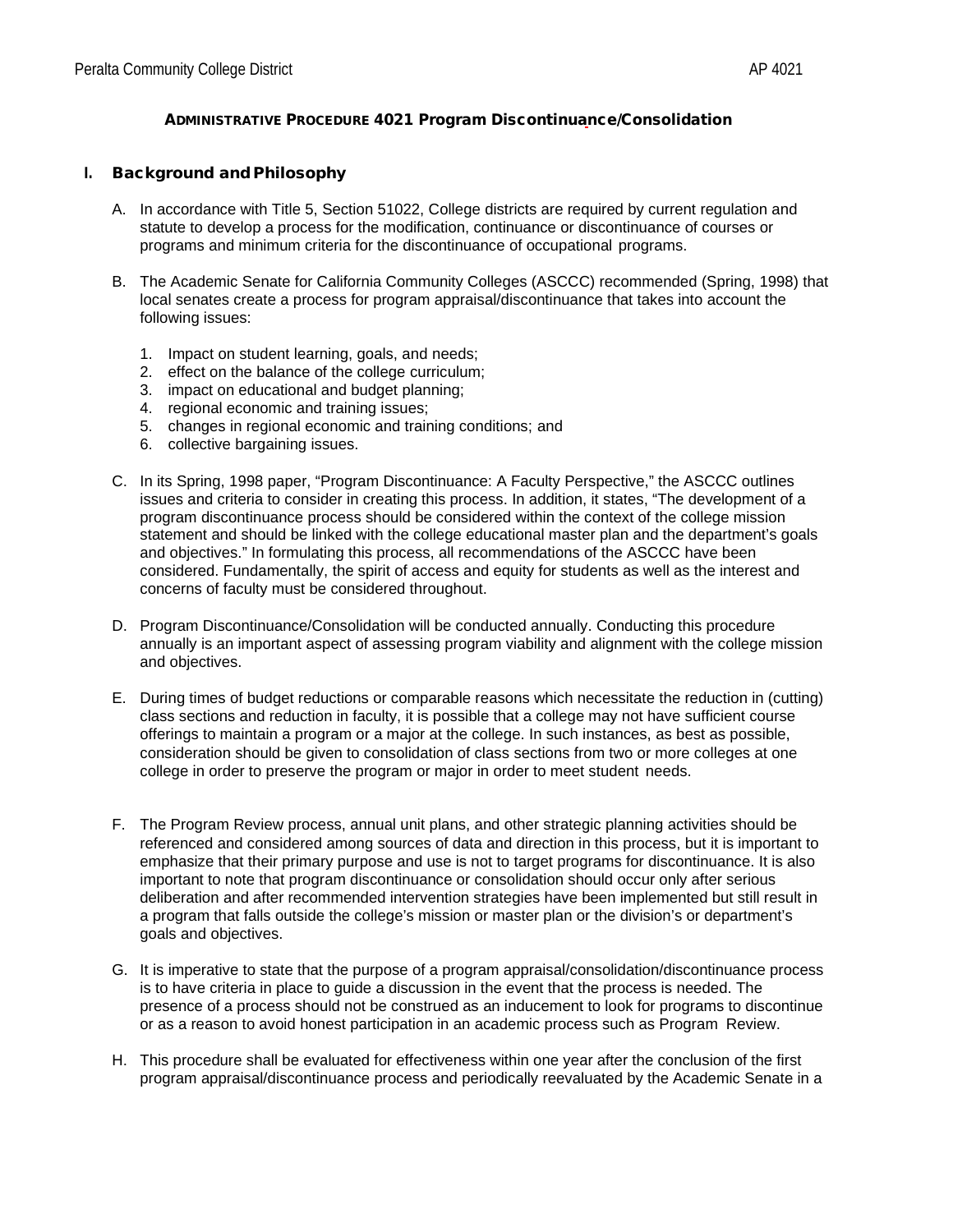shared governance environment.

I. This process document shall be filed, if required, with the Office of the Chancellor of California Community Colleges. (Title 5, §51022)

## Program Discontinuance/Consolidation Evaluation Process

A. Initial Considerations

This procedure will be used to review the continuance, modification, or discontinuance of programs.

- 1. Definition of Program. For purposes of this document, a *Program* is defined as an organized sequence or grouping of courses or other educational activities leading to a defined objective such as a major, degree, certificate, career certificate, job career goal, license, the acquisition of selected knowledge or skills, or transfer to another institution of higher education. The term Program also applies to Library Services, Health Services, and Student Services as defined above. The scope of the program under consideration will be clearly delineated at the outset of this process.
- 2. Vocational or occupational programs shall be reviewed every two years by Management Information Systems data (Cal. Educ. Code § 78016) and every three years by Departments in a formal written review (i.e., Program Review). All other programs shall be reviewed every three years with an annual program update, except when continued with qualification within the program appraisal/discontinuance process.
- 3. Role of Curriculum Committee. The Curriculum Committee, a committee of the Academic Senate, must have a fundamental and integral role in any discussion or appraisal of program continuance consolidation or discontinuance, recognizing the district's policy to rely primarily on the Academic Senate in academic matters as set forth in Title 5 Section 53200(C) and Section 53203.
- 4. Conditions for Discontinuance. The following conditions may cause a program to be recommended to the Curriculum Committee for discontinuance (based on quantitative and qualitative data) or in the case of "e" or "f" below be considered for consolidation:
	- a. Program Review and analysis trends
	- b. Degree and Certificate completion
	- c. Changes in demand in the workforce
	- d. Changes in requirements from transfer institutions
	- e. Availability of human resources
	- f. Budget concerns and lack of sufficient funding.
- B. Initiating a Discussion on Program Discontinuance/Consolidation
	- 5. Program discontinuance/consolidation discussions can be initiated by administration or the affected divisions and departments.
	- 6. The instructor(s) and the department chair of the program being considered for discontinuance or consolidation should be given the semester in which they are notified to do research and provide documentation related to the reasons and conditions that were provided for consideration of discontinuance or consolidation of their program and what action, if any, should be taken.
	- 7. The Academic Senate in and through the Curriculum Committee, must have a fundamental and integral role in any discussion of program discontinuance or consolidation, recognizing the district's policy to rely primarily on the Academic Senate's advice in academic matters.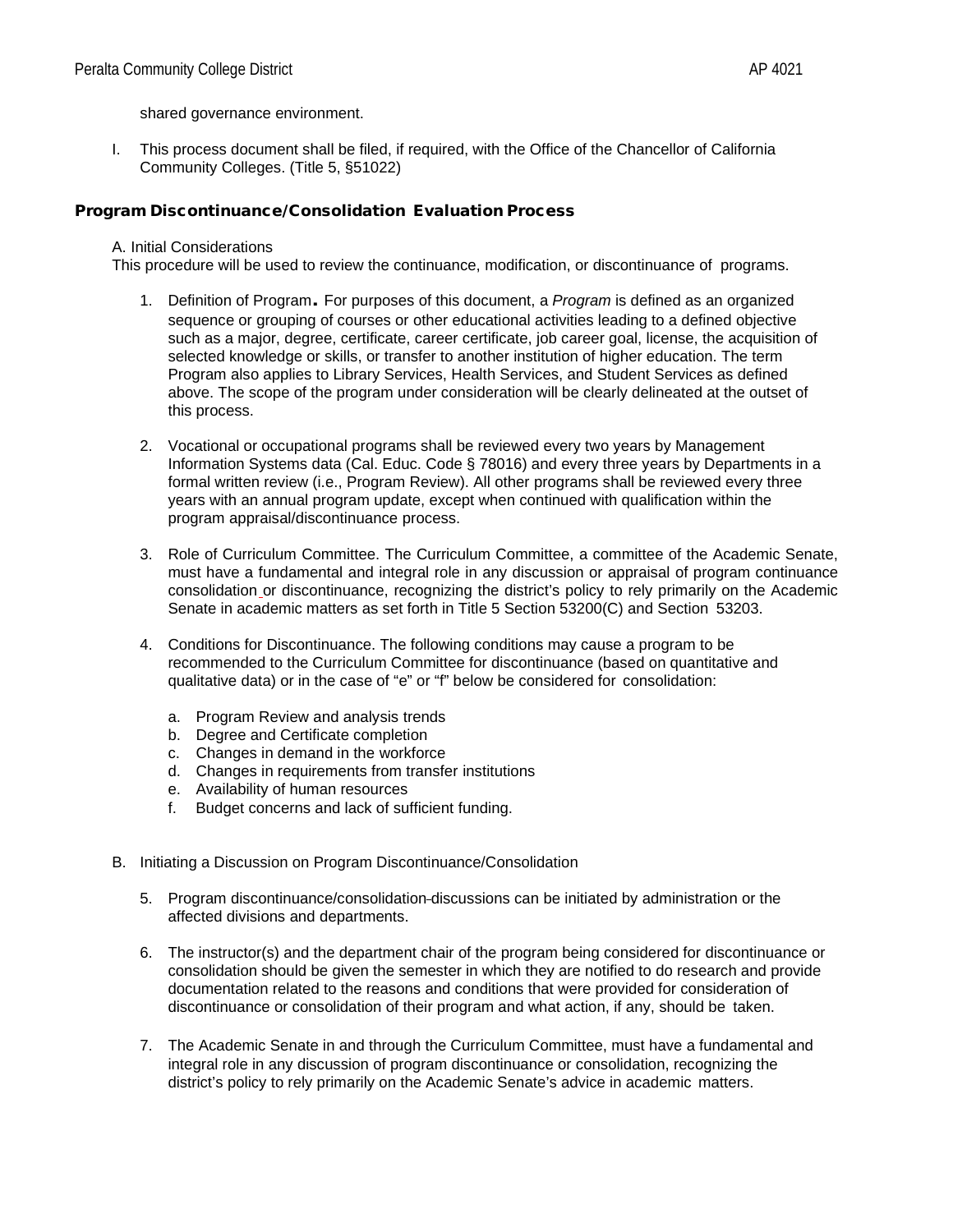- 8. The instructor(s) and the department chair of the program being considered will have the opportunity to present the program's relevance at the college council level.
- C. Discussion Criteria

For each affected Program, both qualitative and quantitative factors shall be discussed in order to have a fair and complete review leading to an eventual decision to continue, continue with qualification, discontinue or consolidate a program.

- 9. Qualitative factors are based on the mission, values, and goals of the institution and access and equity for students. These factors include but are not limited to:
	- a. Quality of the program and how it is perceived by students, faculty, articulating universities, local business and industry, and the community;
	- b. Ability of students to complete their educational goals of obtaining a certificate or degree, or transferring;
	- c. Balance of college curriculum (for example, ensuring the non-elimination of all of one type of program, such as all foreign languages);
	- d. Effect on students of modifying, discontinuing, or consolidation of the program;
	- e. Uniqueness of the program;
	- f. Replication of programs in the surrounding area and their efficacy;
	- g. Potential for a disproportionate impact on diversity at the college.
	- h. Necessity of the program in order to maintain the mission of the College;
	- i. Source of funding for the program (outside vs. general funds);
	- j. Impact on other programs, including transfer, if the program is modified or closed. If there are any, these must be identified;
	- k. Student Learning Outcomes assessment data;
	- l. Requirements by federal/state/accreditation or other areas (e.g. Title IX) for the program. If there are any, these must be identified; and
	- m. Impact on articulated programs.
- 10. Quantitative factors are based primarily on the Program Review where applicable. Factors that may be considered include but are not limited to:
	- a. Program Review results showing:
	- b. A sustained downward trend in FTES generated, load, enrollment, number and composition of sections offered, productivity, FTES composition, retention, and persistence, or
	- c. Sustained increase in expense or annual cost/FTES
	- d. Changes in demands in the workforce, transfer rates, job-outs, completers and graduates, and non-completers
	- e. Projected demand for the program in the future
	- f. Changes in class offerings
	- g. Frequency of course section offerings
	- h. Availability of human resources
	- i. FTES generated/FTEF
	- j. Enrollment trends
	- k. Operating cost per FTES
	- l. Student Learning Outcomes Assessment data;
	- m. Capital outlay costs/year
	- n. Labor market demand: vocational vs. a vocational
	- o. Data from the PCCD Course Ranking Index tool.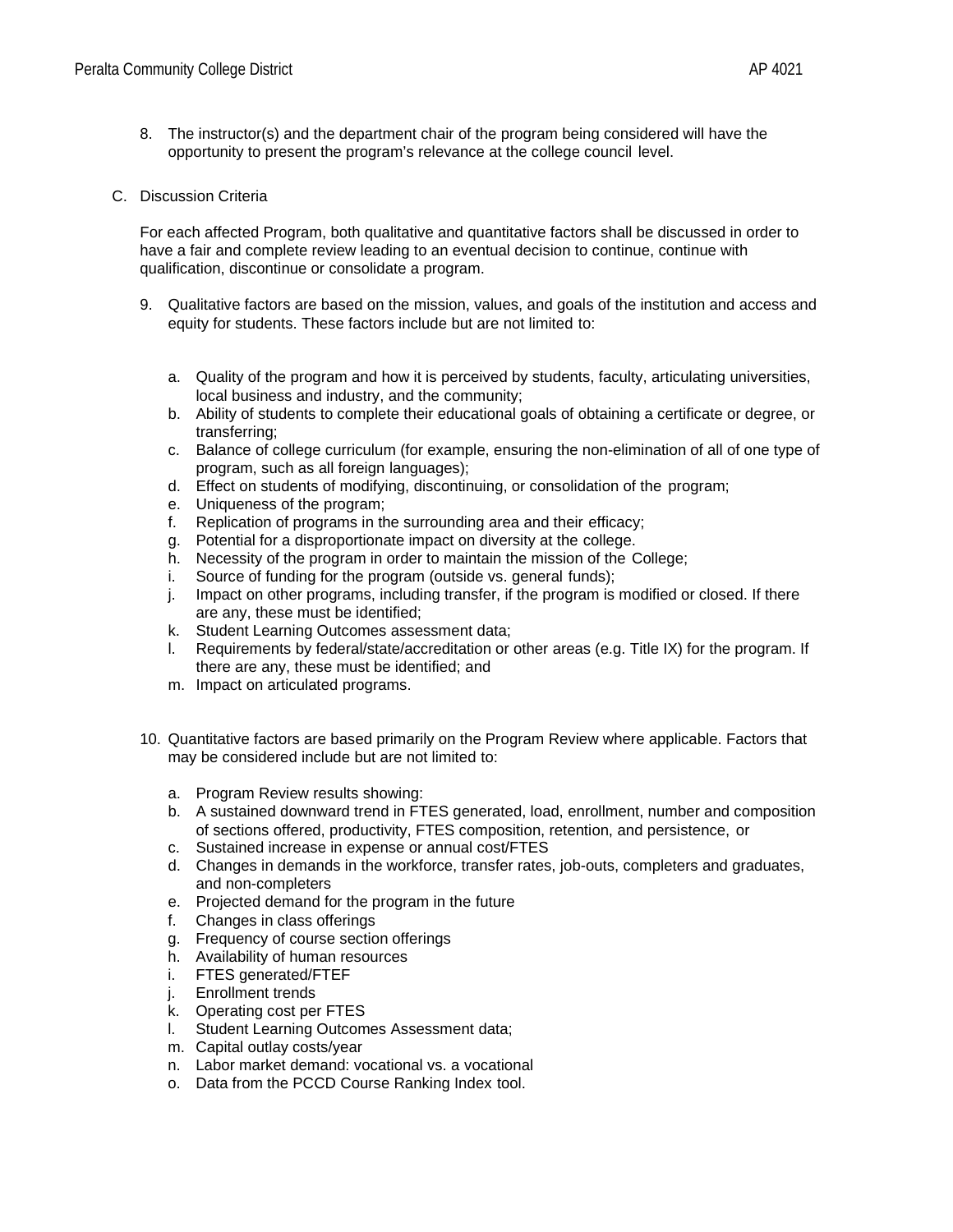- 11. Discussion of program appraisal/ discontinuance or consolidation shall include all parties potentially affected by the decision. These include faculty, staff, administrators, students, the employing business and industry, and the community (i.e., CTE Community Advisory Committee)
- 12. Discussion of program appraisal/ discontinuance or consolidation will be conducted in public, open meetings. The dates, times and locations of these meetings will be published using all means of college communications including in print and electronically.
- 13. Discussions will be conducted using the best practices for meeting facilitation, including agreed upon ground rules, and recording and publishing outcomes of discussions.
- 14. Discussions will include both qualitative and quantitative indicators. Sources of data for all indicators will be referenced and cited.
- 15. Deliberations and conclusions shall rely primarily on the advice of the Academic Senate in and through the Curriculum Committee per district policy.

## II. PossibleOutcomesofProgramDiscontinuance/Consolidation Discussion

There are three potential outcomes of the Program Discontinuance process. A program may be recommended to continue, to continue with qualification, or to discontinue.

A. Recommendation to Continue

A program recommended to continue will do so when after full and open consideration it is decided that it is in the best interest of the college, its students, and the larger community to do so. The conclusions resulting in this recommendation will be documented in writing, maintained by the Academic Senate and the Curriculum Committee and forwarded to the Vice President of Instruction or Vice President of Student Services as information. No further action is required.

B. Recommendation to Continue with Qualifications

A program may be recommended to continue with qualifications. These qualifications may include specific interventions designed to improve the viability and responsiveness of the program. A specific timeline will be provided during which these interventions will occur and expected outcomes will be outlined in advance. All interventions and timelines will be published in writing by an agreed upon party, maintained by the Academic Senate and the Curriculum Committee and forwarded to the Vice President of Instruction or Student Services as information. After the specified qualification period is completed the program will be reviewed again.

C. Recommendation to Discontinue

A recommendation to discontinue a program will occur when, after a full and open discussion, it is concluded that the program falls outside the college's mission, values, and strategic goals and/or the department's goals and objectives. Any recommendation for program discontinuance will include the following:

- 1. The criteria used to arrive at the recommendation, verified by an agreed upon neutral party.
- 2. A plan and timeline for phasing out the program with consideration of the impact to students, faculty, staff, and the community. Due consideration will be given to approaches to allow currently